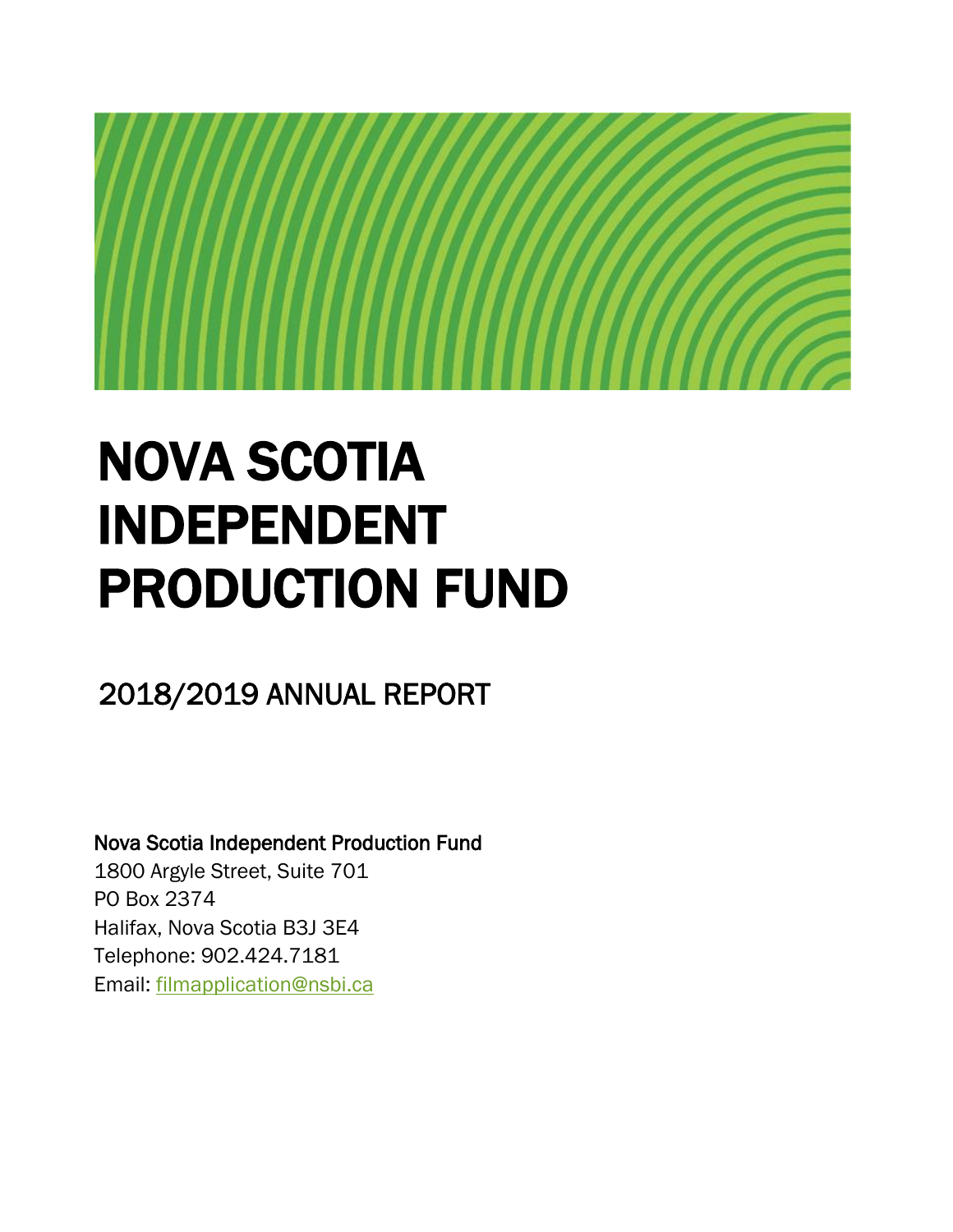### TABLE OF CONTENTS

|                                                                                                                                                                                                                                | $\overline{2}$          |
|--------------------------------------------------------------------------------------------------------------------------------------------------------------------------------------------------------------------------------|-------------------------|
| PROJECT INFORMATIONNNALLED AND THE RESERVE TO A REPORT OF THE RESERVE TO A REPORT OF THE RESERVE TO A REPORT OF THE RESERVE TO A REPORT OF THE REPORT OF THE REPORT OF THE REPORT OF THE REPORT OF THE REPORT OF THE REPORT OF | $\overline{\mathbf{3}}$ |
|                                                                                                                                                                                                                                | $-5$                    |
|                                                                                                                                                                                                                                | 5                       |
| OFFICIAL LANGUAGE MINORITY COMMUNITIES (OLMC's) ____________5                                                                                                                                                                  |                         |
|                                                                                                                                                                                                                                |                         |
|                                                                                                                                                                                                                                | 6                       |
|                                                                                                                                                                                                                                |                         |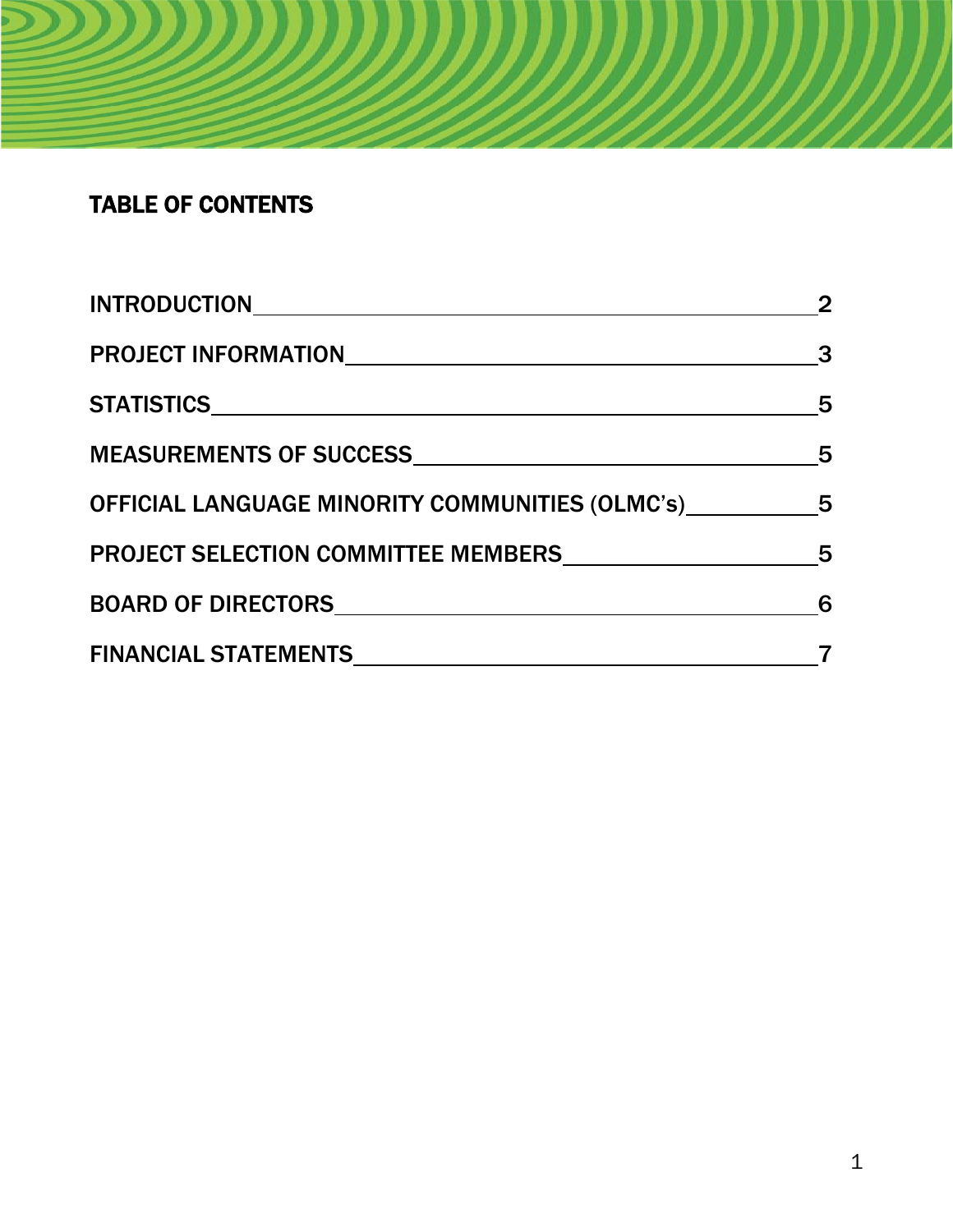# INTRODUCTION

This 2018-19 Annual Report on the activities of Nova Scotia Independent Production Fund (NSIPF) is submitted to the Canadian Radio-Television and Telecommunication Commission (CRTC) as per CRTC regulations and reporting requirements.

On June 9, 2016, Nova Scotia Independent Production Fund obtained certification from the CRTC as an independent production fund (IPF). Nova Scotia Independent Production Fund was incorporated by Nova Scotia Business Incorporated on April 1, 2016 as a not-for-profit entity for the sole purpose of becoming an independent production fund. An IPF is required, as per the Broadcasting Regulatory Policy CRTC, to administer certain program funds from a broadcasting distribution undertaking (BDU). With this certification, Nova Scotia Independent Production Fund can administer the Eastlink TV Independent Production Fund Program (Eastlink Program) – a program funded solely by Eastlink as a BDU.

The Board of NSIPF would like to thank Eastlink for its dedication, support, appreciation, and financial contributions to the film industry in Nova Scotia.

This report outlines projects and expenditures for the third year of NSIPF's operation and contains key statistics relating to the overall success of NSIPF.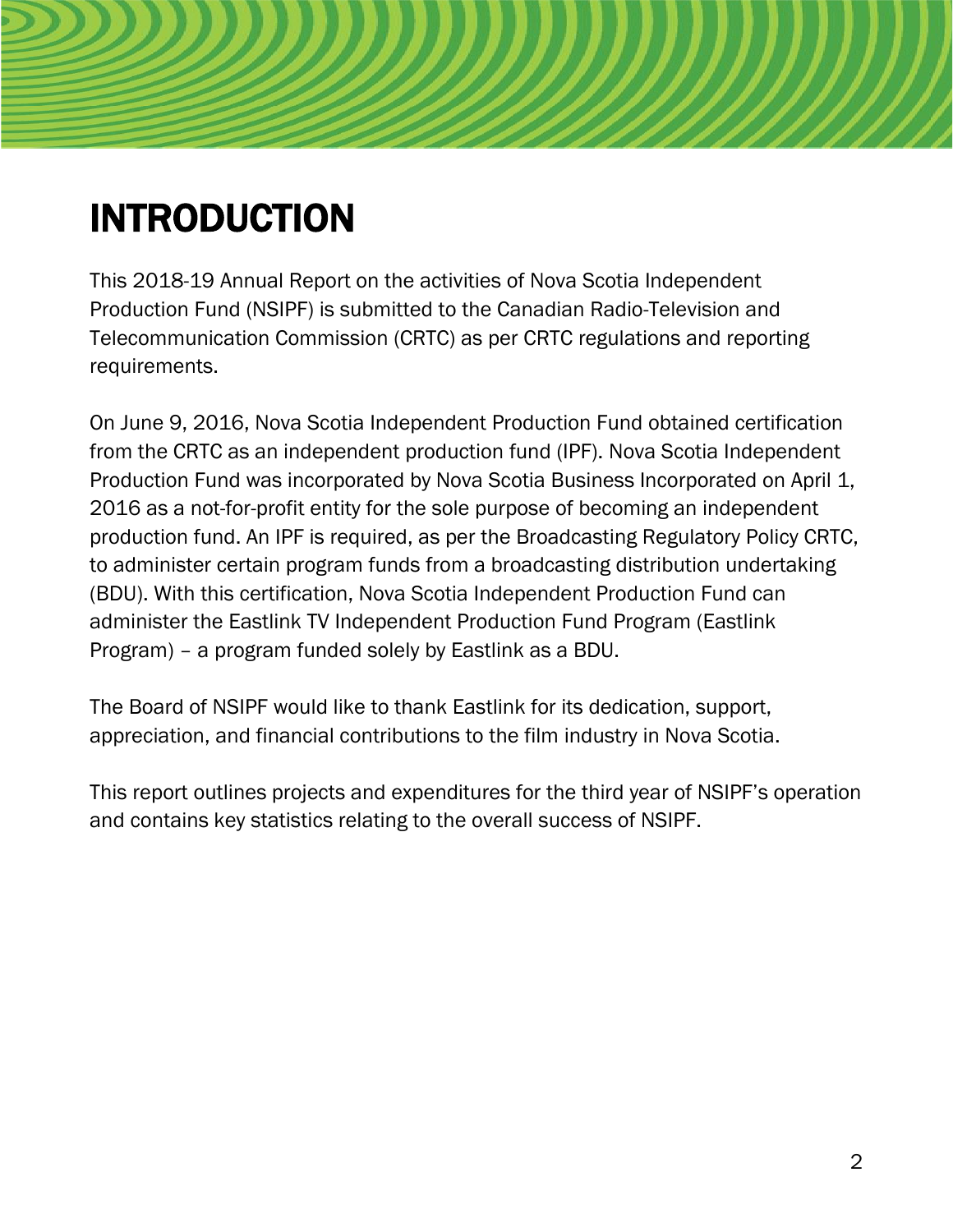## PROJECT INFORMATION PURE (Season 2)



Synopsis: *Pure Season 2* is a scripted television series. Hidden from view, Old Order Mennonites exist in a world all their own. They reject our highly technological urban existence and instead work their farms as they believe God intends. However, in recent years, a small portion of the Mennonite community have become involved in drug trafficking. Pure tells the story of Noah Funk, a newly elected Mennonite pastor who is determined to rid his community of these drug traffickers. As a good man trying to infiltrate an evil business, Noah finds his beliefs and principles challenged at every step of the way.

Project Type: Production Type of Programming: 6 X 60 minutes scripted dramatic television series Closed Captioning/Described Video: Yes Production Company (location): Pure Season 2 Inc. (Nova Scotia) and Cineflix (PureEast2) Inc. (Ontario) Producer(s): David MacLeod Executive Producer(s): David MacLeod, Michael Amo, Brett Burlock, Peter Emerson, and Ken Girotti Location of Production: Nova Scotia Broadcaster: Super Channel and Canadian Broadcasting Corporation (CBC)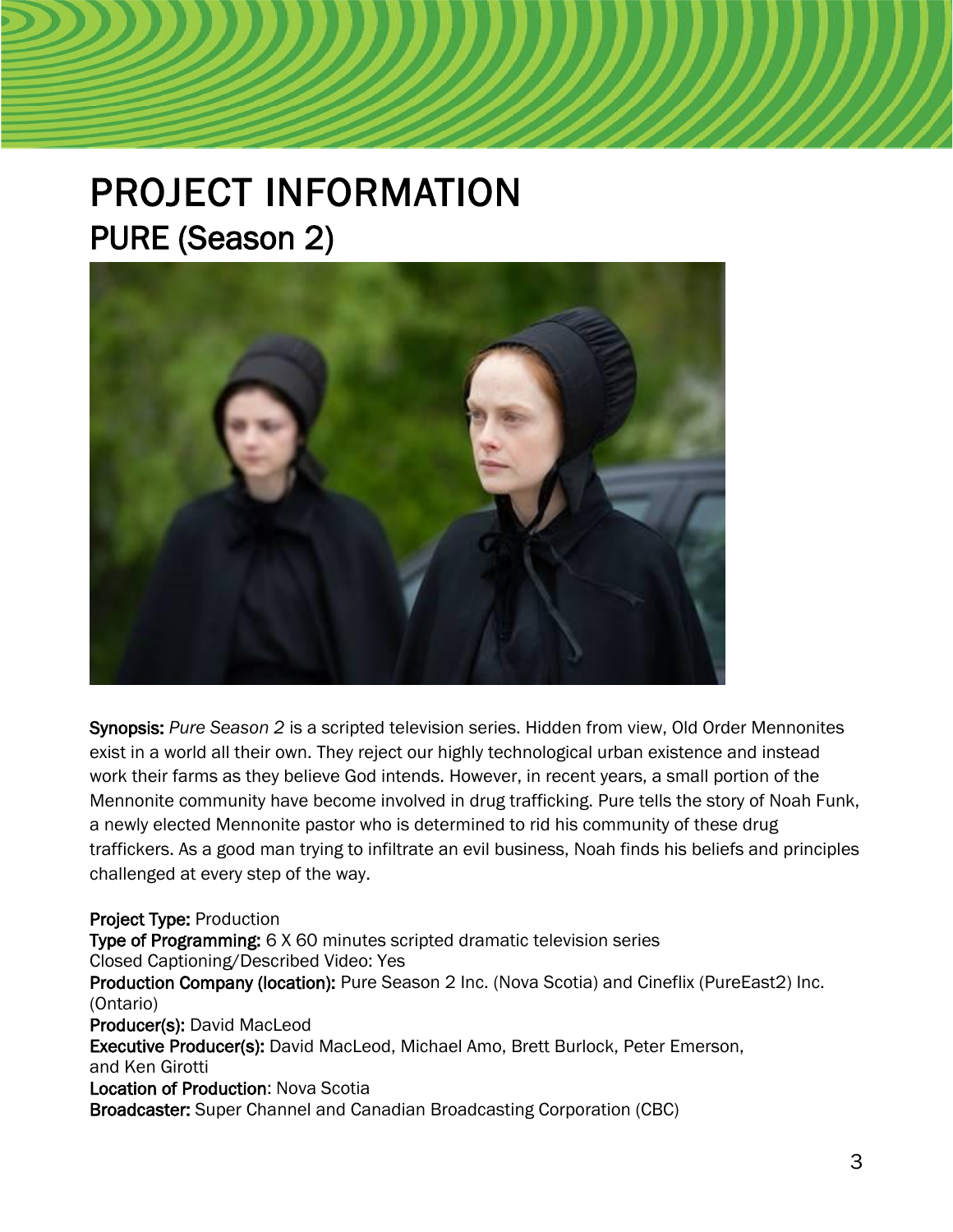# PROJECT INFORMATION MR. D (Season 8)



Synopsis: *Mr. D Season 8* is a comedic television series that explores life in a private school. Based on the stand-up comedy act of Gerry Dee, a former private school teacher for nine years, Mr. D is the story of an under-qualified teacher trying to fake his way in a teaching job, just as he fakes his way through life.

Project Type: Production Type of Programming: 8 x 30 minutes scripted comedic television series Closed Captioning/Described Video: Yes Production Company (location): Mr. D S8 Productions Limited (Nova Scotia) and Mr. D S8 Productions Limited (Ontario) Producer(s): Georgina Neville Executive Producer(s): Michael Volpe, Shebli Zarghami, and Gerard Donoghue Location of Production: Nova Scotia Broadcaster: Canadian Broadcasting Corporation (CBC)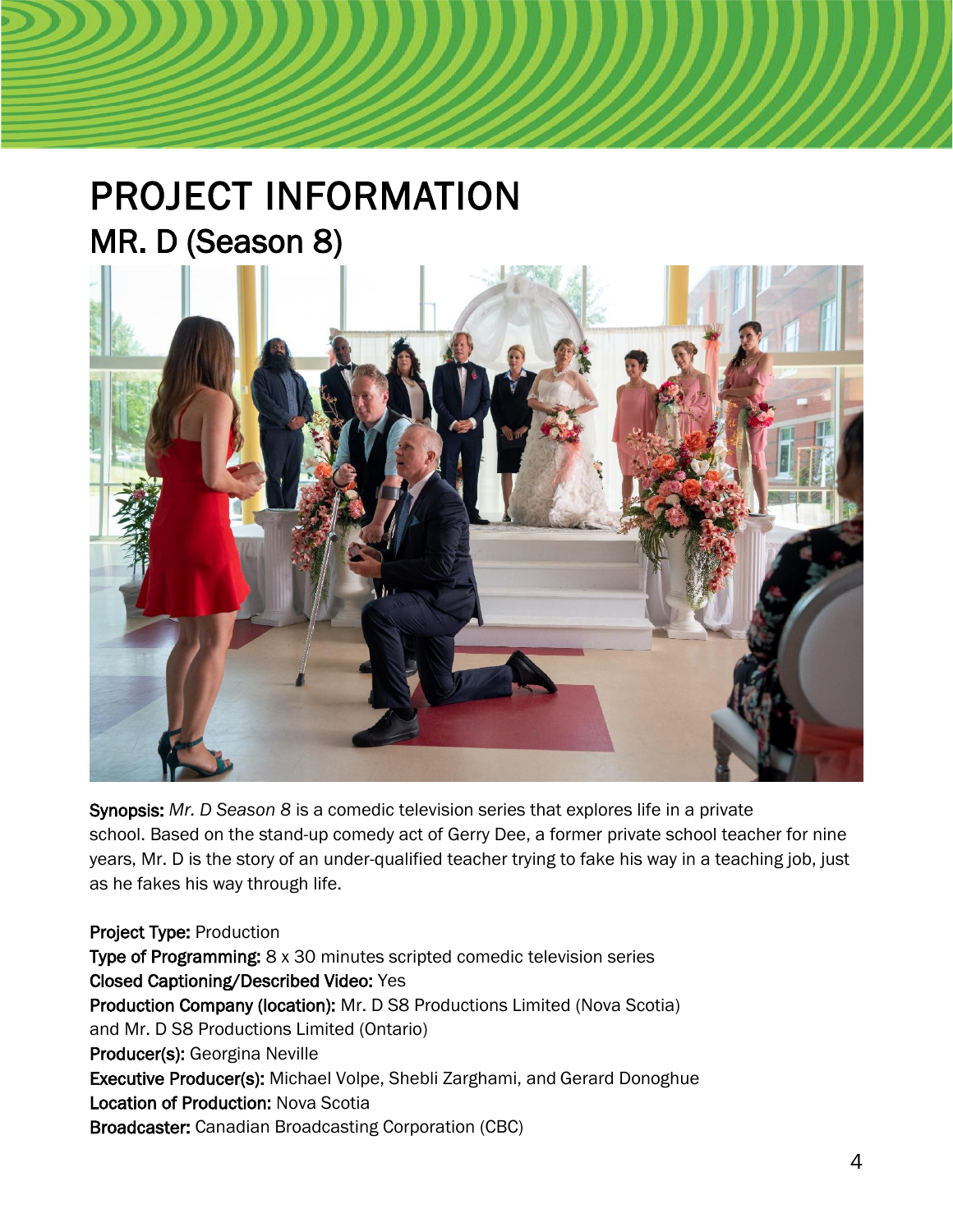#### **STATISTICS**

For the period April 1, 2018 to March 31, 2019:

| Number of applications received             | 2         |
|---------------------------------------------|-----------|
| Number of projects funded                   | 2         |
| Regional project commitments                | \$330,000 |
| (100% Nova Scotia)                          |           |
| Aboriginal-language project commitments     | \$0       |
| Third-language project commitments          | \$0       |
| English-language project commitments        | \$330,000 |
| French-language project commitments         | \$0       |
| Non-programming digital content commitments | \$0       |
| <b>Total project commitments</b>            | \$330,000 |

#### MEASUREMENTS OF SUCCESS

Nova Scotia Independent Production Fund has established in the guidelines for the Eastlink TV Independent Production Fund Program criteria for consideration in assessing the applications. The guidelines can be accessed here:

[https://www.novascotiabusiness.com/sites/default/files/EastlinkTV\\_Guidelines\\_and\\_Application.pdf](https://www.novascotiabusiness.com/sites/default/files/EastlinkTV_Guidelines_and_Application.pdf)

The Board of Directors will take into account the following elements in its decision-making process:

- Nova Scotia expenditure
- Nova Scotians in key roles
- Nova Scotia labour
- Track record of the production company
- Market potential of the project
- Opportunity for NSIPF to recoup its investment

#### OFFICIAL LANGUAGE MINORITY COMMUNITIES (OLMC's)

NSIPF considers accessible programming to all language groups when reviewing applications from eligible Nova Scotia based production companies. NSIPF will continue to make available information on the Eastlink program to all communities in Nova Scotia.

#### PROJECT SELECTION COMMITTEE MEMBERS

The Project Selection Committee members consist of film and programming professionals with a combined 30 years of experience in the industry. These members work together to evaluate applications and assess the viability of potential projects. The member who is responsible for ensuring that OLMC's reflection and issues are taken into consideration is Linda Wood.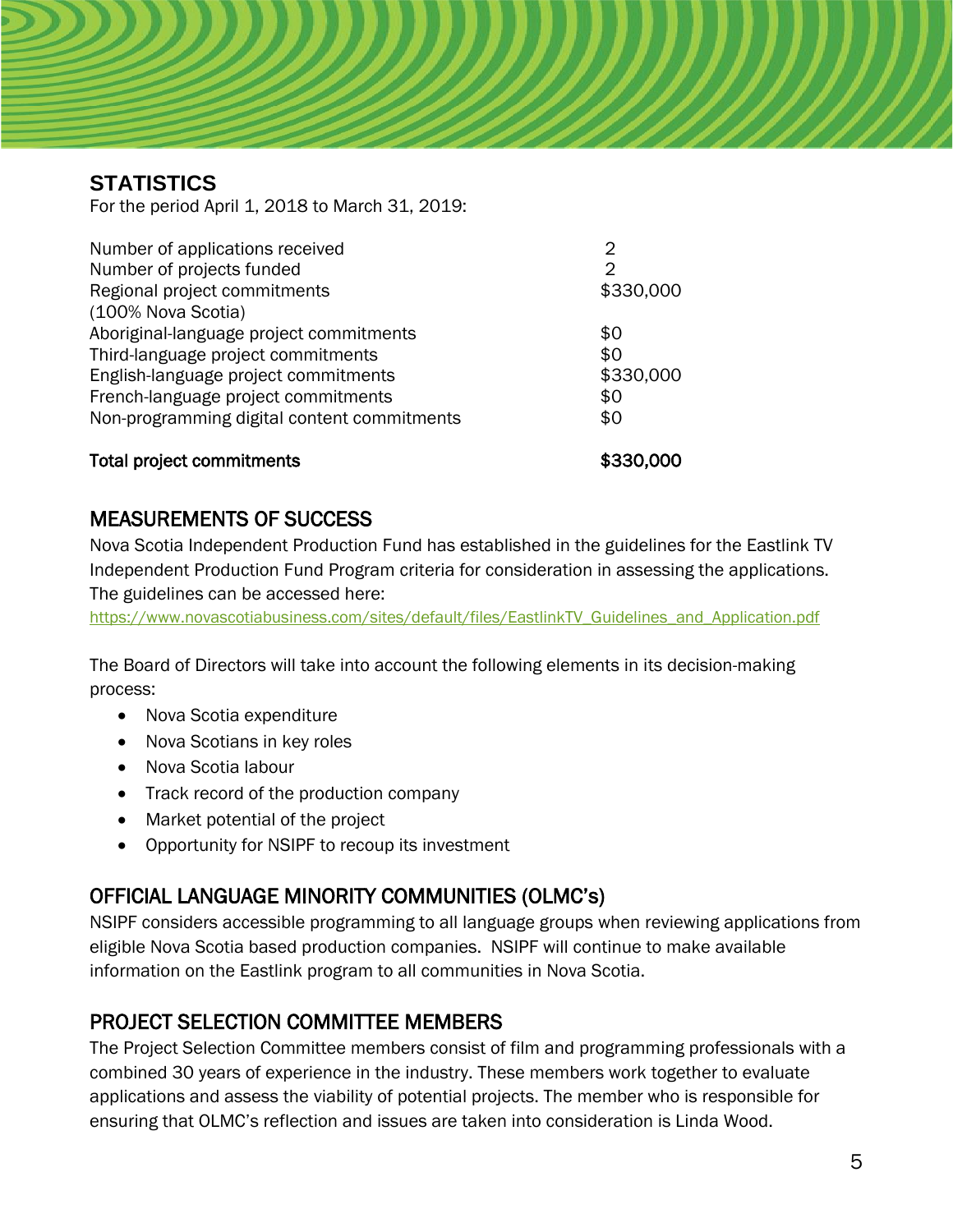### BOARD OF DIRECTORS

#### Laurel Broten, Chair

As President and CEO of Nova Scotia Business Incorporated, Laurel Broten is responsible for providing overall strategic direction for the crown corporation. Working with a private-sector led Board of Directors, Laurel is focused on transformative strategies that implement evidence-based decision-making to lead the business development agency for the province.

#### Peter MacAskill, Vice-Chair

Peter MacAskill is the Chief Operating Officer at Nova Scotia Business Incorporated. He joined NSBI in 2002 and is currently responsible for Business Financing, Regional Business Development, Export Development, and Film and Television Financing.

#### Glenda Lindsay, Director

Glenda Lindsay, CPA, CGA is the Director, Corporate Services & Compliance at Nova Scotia Business Incorporated. She joined NSBI in 2003 and is currently responsible for the organization's compliance and risk management, accounting services, information technology services, information management, and human resources.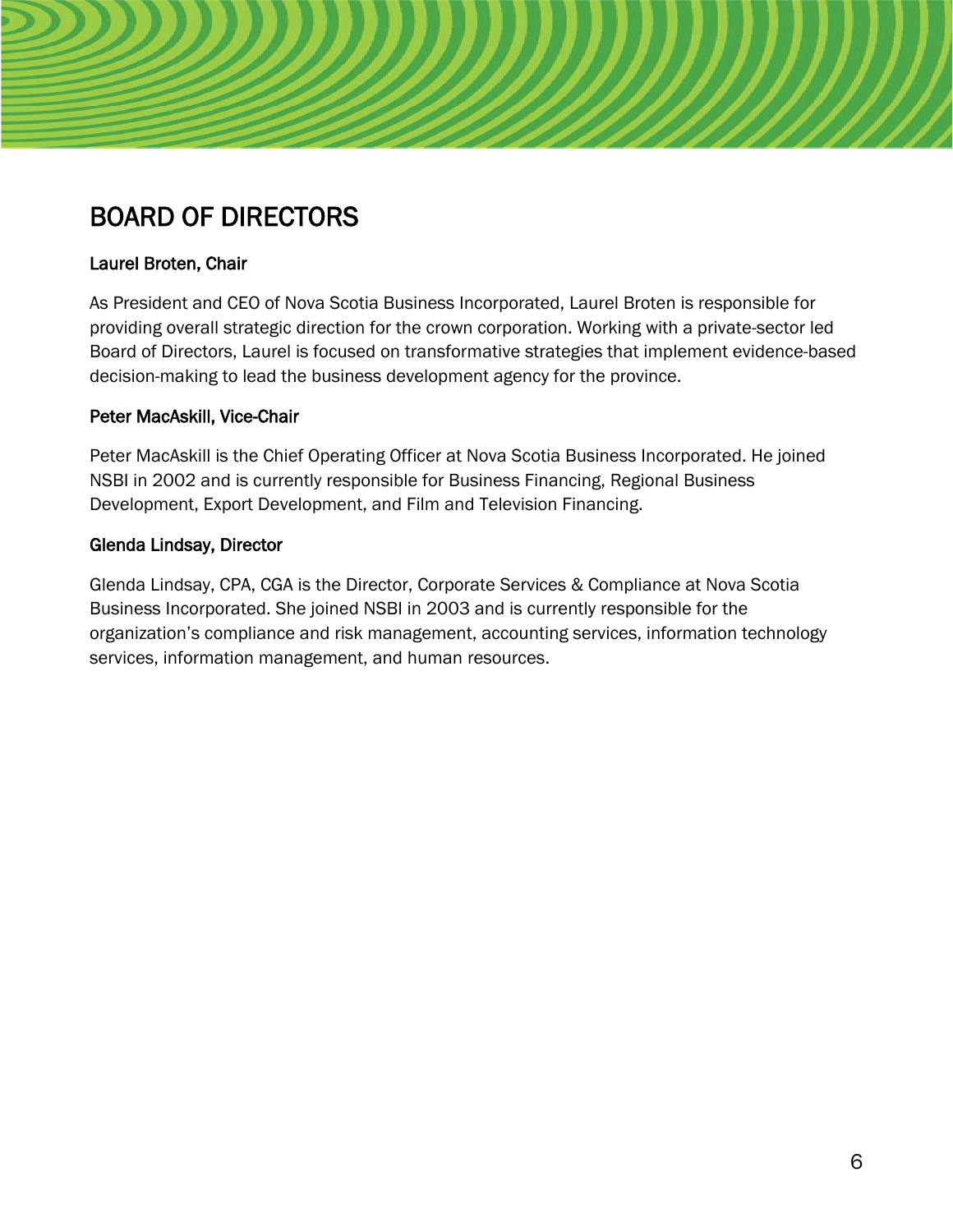## Financial statements of Nova Scotia Independent Production Fund

March 31, 2019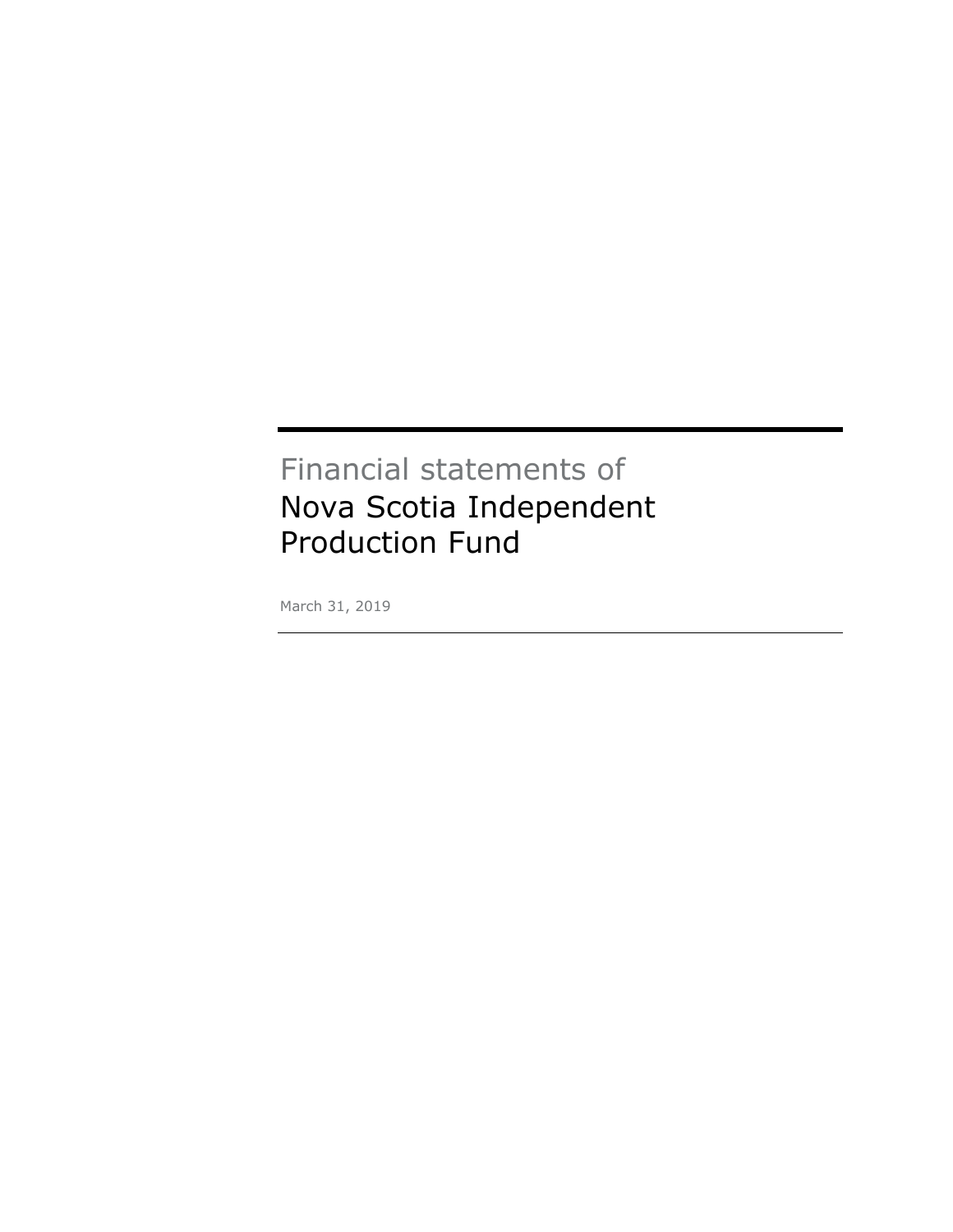| Independent Auditor's Report                               | $1 - 2$        |
|------------------------------------------------------------|----------------|
| Statement of financial position                            | 3              |
| Statement of operations and changes in accumulated surplus | $\overline{4}$ |
| Statement of cash flows                                    | 5.             |
| Notes to the financial statements                          | $6 - 8$        |
| Schedule 1 - Schedule of administrative expenses           | 9              |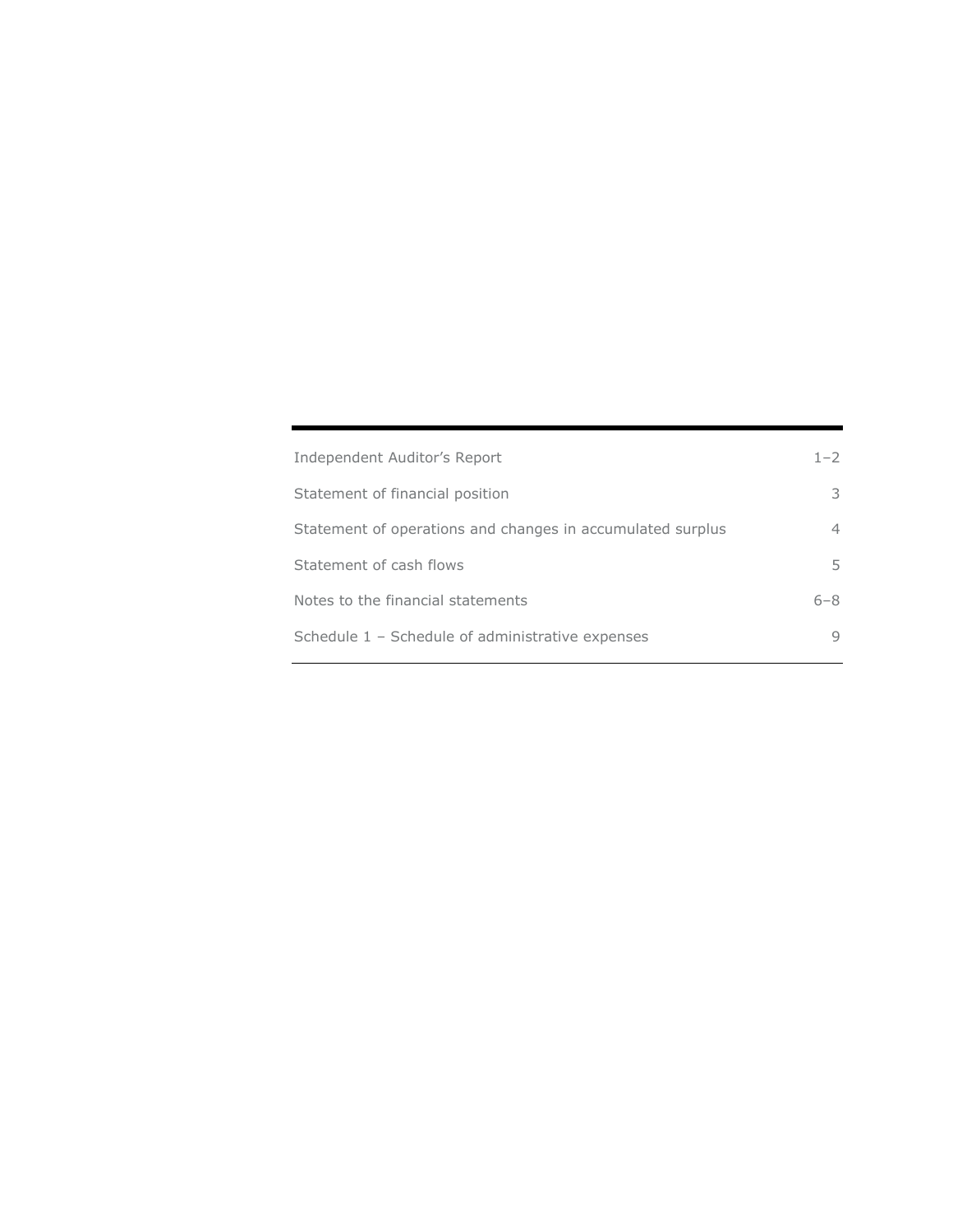# Deloitte.

Deloitte LLP Purdy's Wharf Tower II 1969 Upper Water Street Suite 1500 Halifax NS B3J 3R7 Canada

Tel: 902-422-8541 Fax: 902-423-5820 www.deloitte.ca

## **Independent Auditor's Report**

To the Board of Directors of Nova Scotia Independent Production Fund

#### **Report on the Audit of the Financial Statements Opinion**

We have audited the financial statements of Nova Scotia Independent Production Fund (the "Corporation" or "NSIPF"), which comprise the statement of financial position as at March 31, 2019, and the statements of operations and changes in accumulated surplus, and cash flows for the year then ended, and a summary of significant accounting policies and other explanatory information (collectively referred to as the "financial statements").

In our opinion, the accompanying financial statements present fairly, in all material respects, the financial position of the Corporation as at March 31, 2019, and the results of its operations, and its cash flows for the year then ended, in accordance with Canadian public sector accounting standards ("PSAS").

#### **Basis for Opinion**

We conducted our audit in accordance with Canadian generally accepted auditing standards ("Canadian GAAS"). Our responsibilities under those standards are further described in the *Auditor's Responsibilities for the Audit of the Financial Statements* section of our report. We are independent of the Corporation in accordance with the ethical requirements that are relevant to our audit of the financial statements in Canada, and we have fulfilled our other ethical responsibilities in accordance with these requirements. We believe that the audit evidence we have obtained is sufficient and appropriate to provide a basis for our opinion.

#### **Responsibilities of Management and Those Charged with Governance for the Financial Statements**

Management is responsible for the preparation and fair presentation of the financial statements in accordance with PSAS, and for such internal control as management determines is necessary to enable the preparation of financial statements that are free from material misstatement, whether due to fraud or error.

In preparing the financial statements, management is responsible for assessing the Corporation's ability to continue as a going concern, disclosing, as applicable, matters related to going concern and using the going concern basis of accounting unless management either intends to liquidate the Corporation or to cease operations, or has no realistic alternative but to do so.

Those charged with governance are responsible for overseeing the Corporation's financial reporting process.

#### **Auditor's Responsibilities for the Audit of the Financial Statements**

Our objectives are to obtain reasonable assurance about whether the financial statements as a whole are free from material misstatement, whether due to fraud or error, and to issue an auditor's report that includes our opinion. Reasonable assurance is a high level of assurance, but is not a guarantee that an audit conducted in accordance with Canadian GAAS will always detect a material misstatement when it exists. Misstatements can arise from fraud or error and are considered material if, individually or in the aggregate, they could reasonably be expected to influence the economic decisions of users taken on the basis of these financial statements.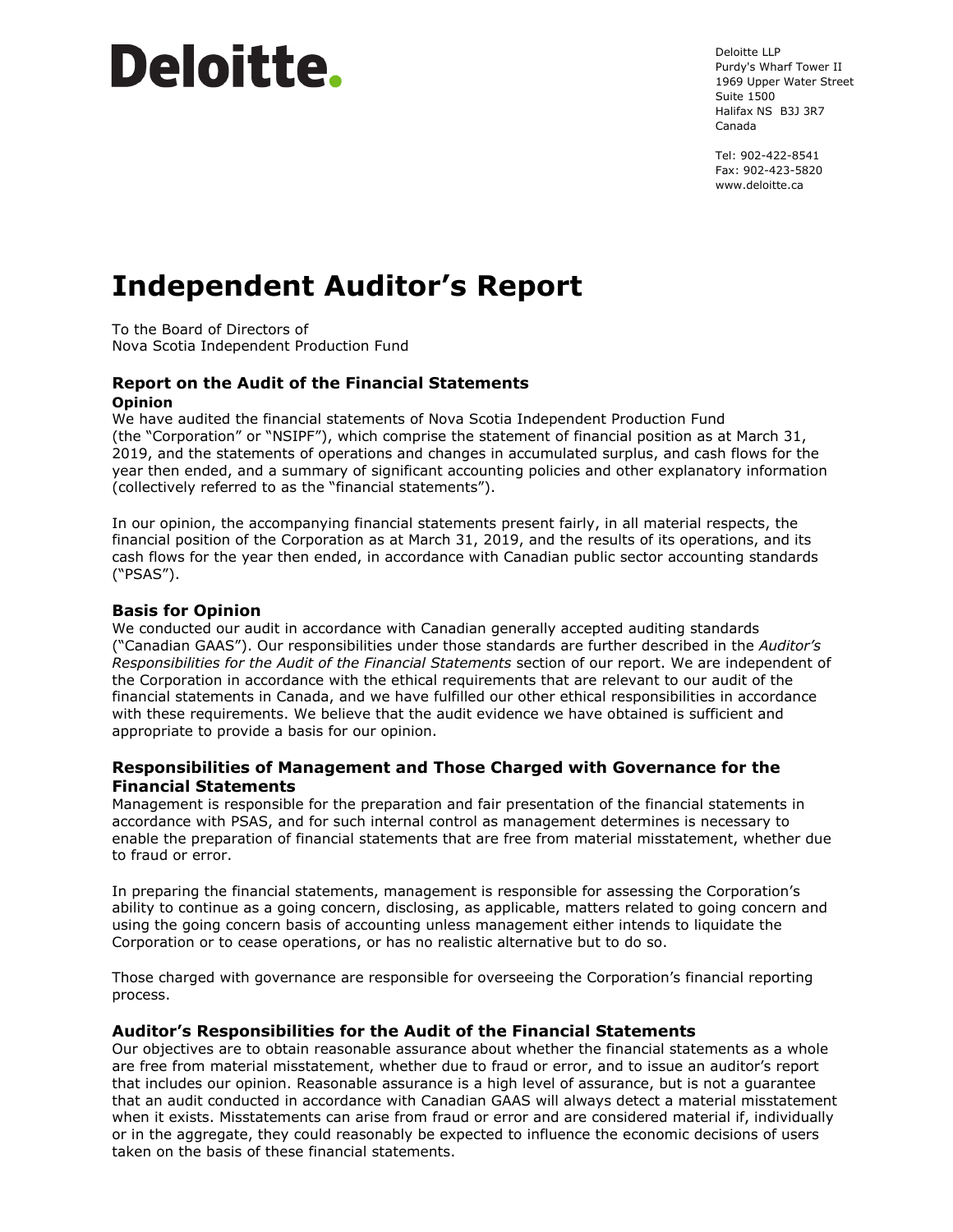As part of an audit in accordance with Canadian GAAS, we exercise professional judgment and maintain professional skepticism throughout the audit. We also:

- Identify and assess the risks of material misstatement of the financial statements, whether due to fraud or error, design and perform audit procedures responsive to those risks, and obtain audit evidence that is sufficient and appropriate to provide a basis for our opinion. The risk of not detecting a material misstatement resulting from fraud is higher than for one resulting from error, as fraud may involve collusion, forgery, intentional omissions, misrepresentations, or the override of internal control.
- Obtain an understanding of internal control relevant to the audit in order to design audit procedures that are appropriate in the circumstances, but not for the purpose of expressing an opinion on the effectiveness of the Corporation's internal control.
- Evaluate the appropriateness of accounting policies used and the reasonableness of accounting estimates and related disclosures made by management.
- Conclude on the appropriateness of management's use of the going concern basis of accounting and, based on the audit evidence obtained, whether a material uncertainty exists related to events or conditions that may cast significant doubt on the Corporation's ability to continue as a going concern. If we conclude that a material uncertainty exists, we are required to draw attention in our auditor's report to the related disclosures in the financial statements or, if such disclosures are inadequate, to modify our opinion. Our conclusions are based on the audit evidence obtained up to the date of our auditor's report. However, future events or conditions may cause the Corporation to cease to continue as a going concern.
- Evaluate the overall presentation, structure and content of the financial statements, including the disclosures, and whether the financial statements represent the underlying transactions and events in a manner that achieves fair presentation.

We communicate with those charged with governance regarding, among other matters, the planned scope and timing of the audit and significant audit findings, including any significant deficiencies in internal control that we identify during our audit.

Polaitte LCD

Chartered Professional Accountants June 10, 2019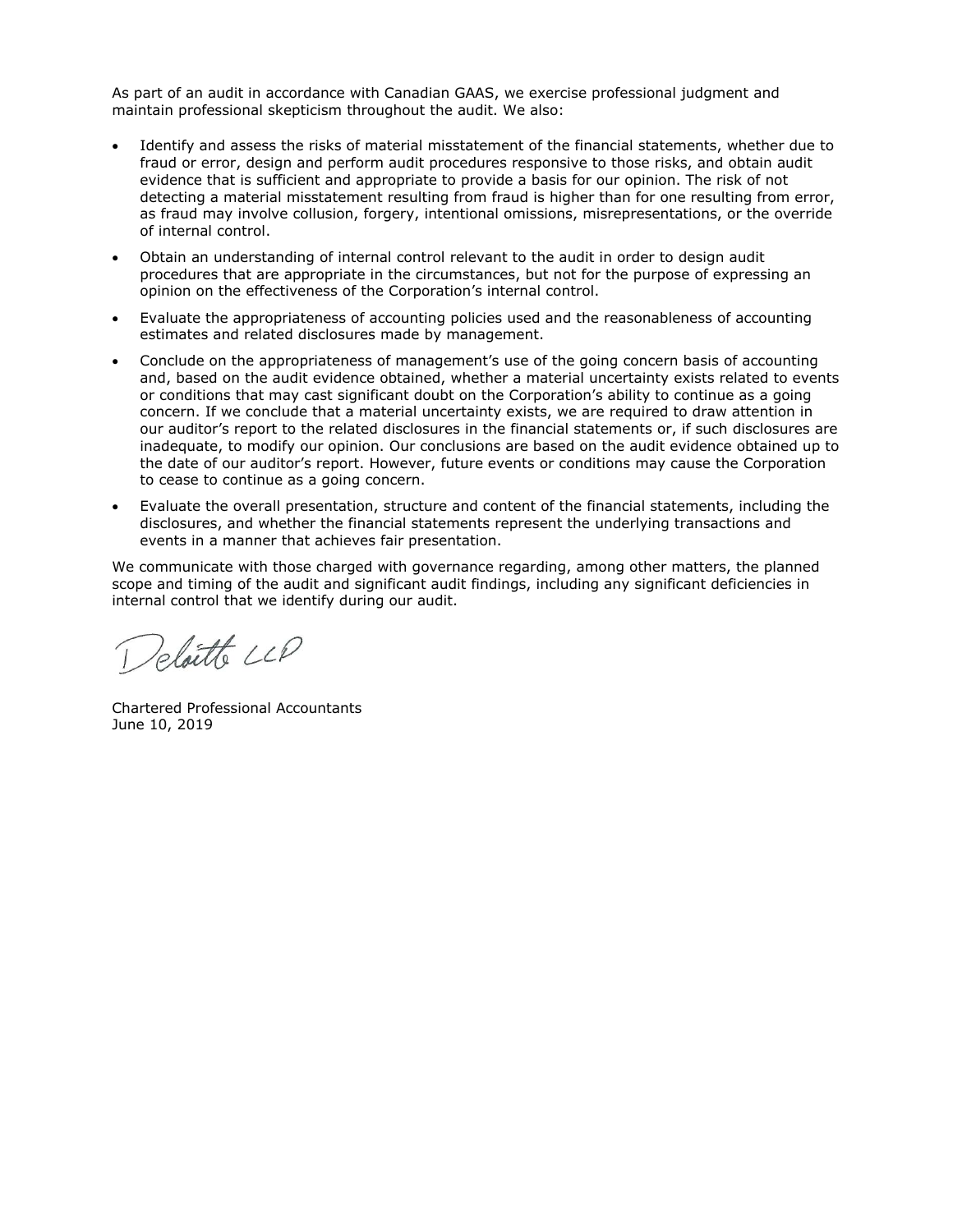**Statement of financial position** As at March 31, 2019

|                                                                                                           | <b>Notes</b>   | 2019                                   | 2018                                   |
|-----------------------------------------------------------------------------------------------------------|----------------|----------------------------------------|----------------------------------------|
| <b>Financial assets</b><br>Cash and cash equivalents<br>Accounts receivable                               |                | 421,851<br>25,068                      | 821,733<br>1,645                       |
|                                                                                                           |                | 446,919                                | 823,378                                |
| <b>Liabilities</b><br>Accounts payable and accrued liabilities<br>Commitments payable<br>Deferred revenue | $\overline{4}$ | 7,998<br>105,850<br>333,071<br>446,919 | 8,000<br>542,827<br>272,551<br>823,378 |
| <b>Net financial assets</b>                                                                               |                |                                        |                                        |
| <b>Accumulated surplus</b>                                                                                |                |                                        |                                        |

The accompanying notes are an integral part of the financial statements.

Approved by the Board

 $\bigcup_{\mathcal{A}} \bigotimes \bigcup \bigotimes$  Director

 $X$  aurel drover Director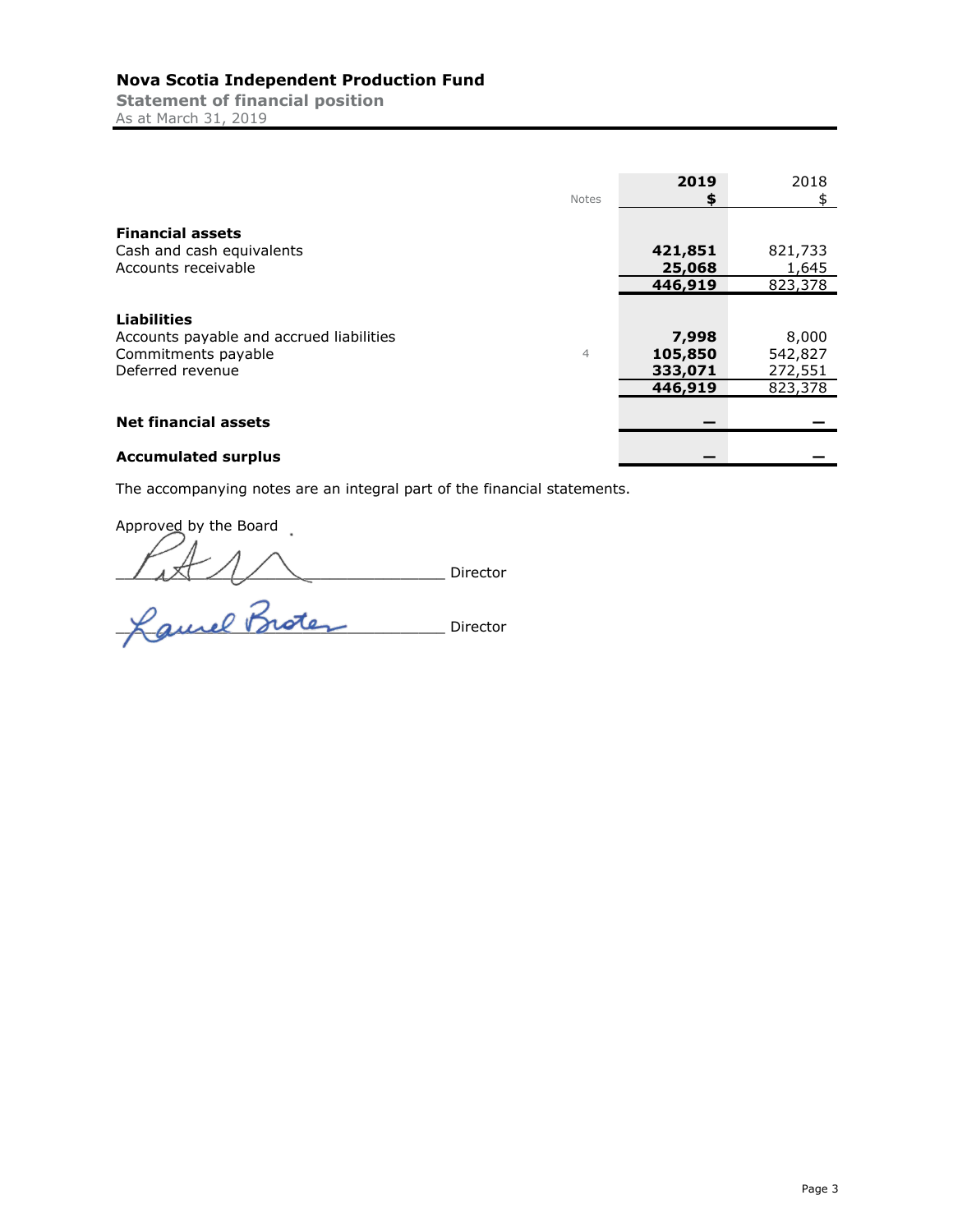**Statement of operations and changes in accumulated surplus** Year ended March 31, 2019

|                                                                                                        | <b>Notes</b> | 2019                        | 2018                        |
|--------------------------------------------------------------------------------------------------------|--------------|-----------------------------|-----------------------------|
| Revenue<br>Independent production fund contributions<br>Recovery of film production equity investments | 4            | 268,156<br>60,979           | 456,263<br>766              |
| Interest income                                                                                        |              | 7,840<br>336,975            | 5,386<br>462,415            |
| <b>Expenses</b><br>Film production equity investments<br>Administrative expenses (Schedule 1)          | 4            | 330,000<br>6,975<br>336,975 | 455,400<br>7,015<br>462,415 |
| Annual operating surplus, being accumulated<br>surplus, end of year                                    |              |                             |                             |

The accompanying notes are an integral part of the financial statements.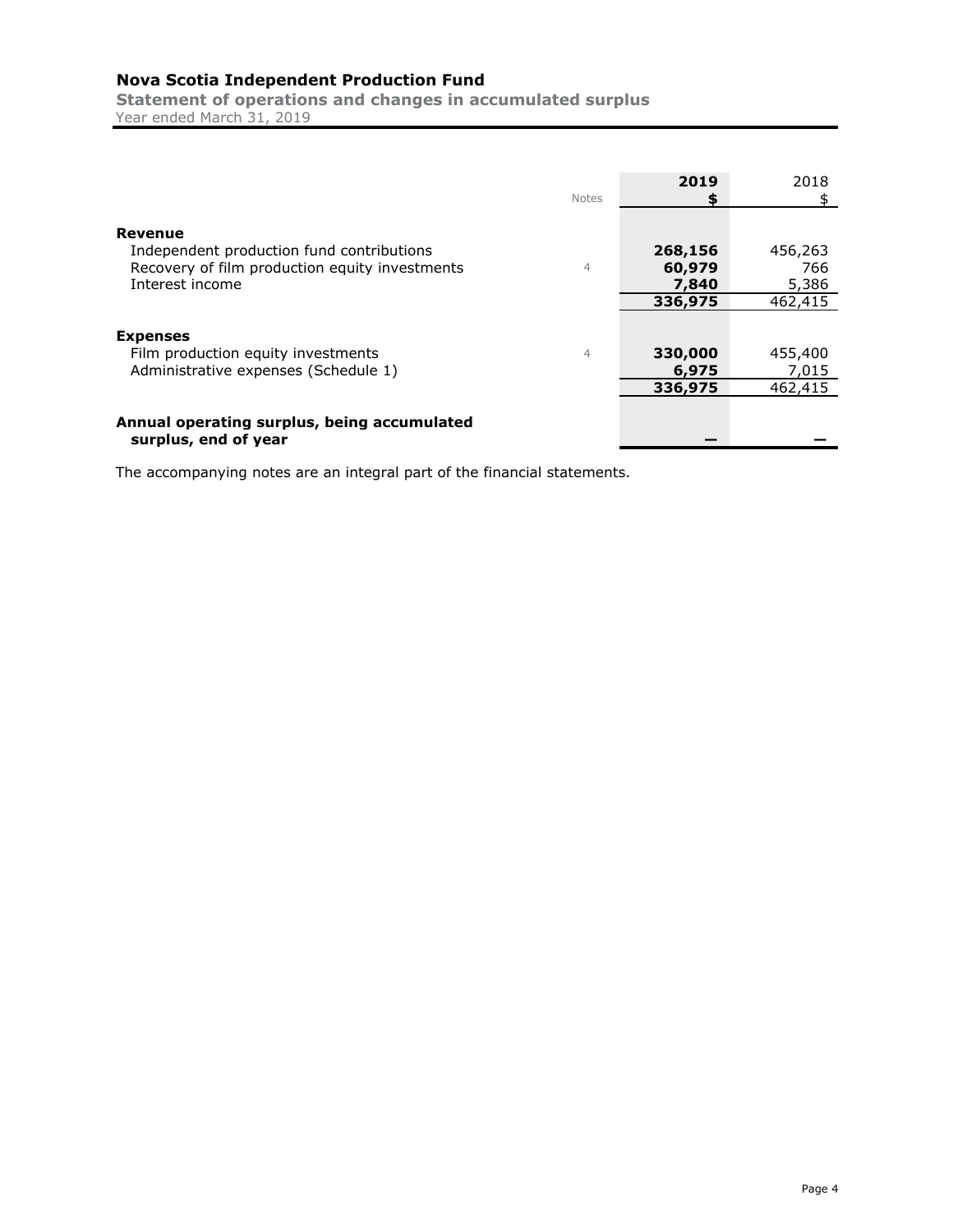**Statement of cash flows** Year ended March 31, 2019

|                                                  |              | 2019       | 2018    |
|--------------------------------------------------|--------------|------------|---------|
|                                                  | <b>Notes</b> |            |         |
| <b>Operating transactions</b>                    |              |            |         |
| Annual surplus                                   |              |            |         |
| Change in non-cash working capital items         | 5            | (399,882)  | 85,333  |
|                                                  |              | (399,882)  | 85,333  |
|                                                  |              |            |         |
| (Decrease) increase in cash and cash equivalents |              | (399, 882) | 85,333  |
| Cash and cash equivalents, beginning of year     |              | 821,733    | 736,400 |
| Cash and cash equivalents, end of year           |              | 421,851    | 821,733 |

The accompanying notes are an integral part of the financial statements.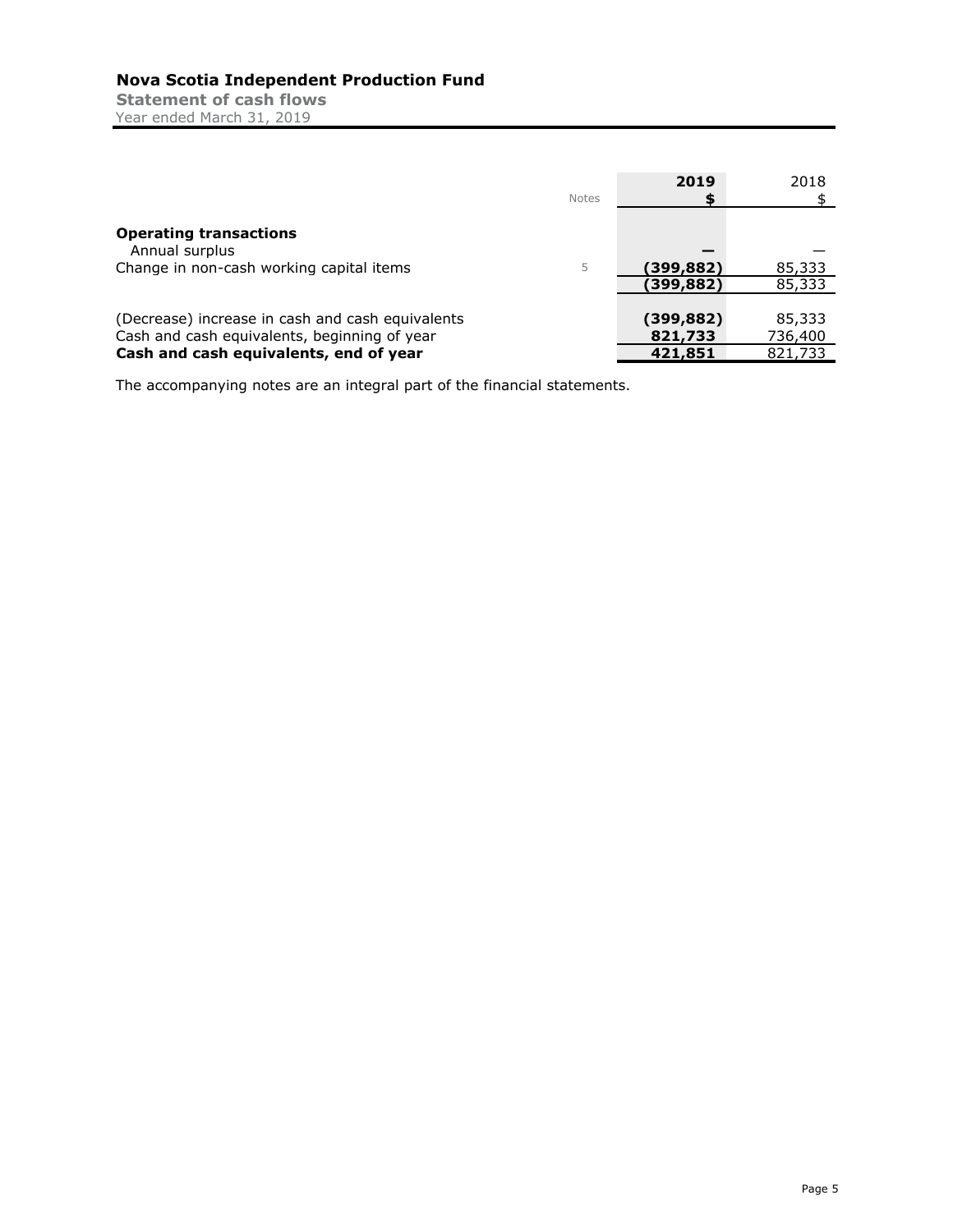#### **1. Business overview**

On August 24, 2011 the Corporation's predecessor, Film and Creative Industries ("FCINS"), in partnership with Eastlink Television launched an Independent Production Fund ("IPF") in accordance with The Canadian Radio-Television and Telecommunications Commission Broadcasting Distribution Regulations.

On April 9, 2015, Bill No. 108 passed by the Province of Nova Scotia assigned the assets and liabilities of the FCINS including those of the restricted IPF to Nova Scotia Business Incorporated ("NSBI").

Subsequently on April 1, 2016 with the consent of the Province of Nova Scotia pursuant to Section 68(1) of the Finance Act, NSBI incorporated a wholly owned subsidiary, Nova Scotia Independent Production Fund ("NSIPF" or the "Corporation") to continue with the operations of the IPF activities of its predecessor, FCINS. The assets and liabilities of the FCINS's IPF were also assigned to this new Corporation. On June 9, 2016, NSIPF was certified by the Canadian Radio-Television and Telecommunications Commission ("CRTC") and was added to the list of independent production funds to continue to administer The Eastlink TV Independent Fund program previously carried out by its predecessor, FCINS. As a result, net assets having a value of Nil, being \$257,579 in cash, \$51,803 in accounts receivable, \$5,000 in accounts payable and accrued liabilities, \$274,800 in commitments payable and \$29,582 in deferred revenue were transferred into the Corporation.

The Corporation's purpose continues to be as was FCINS's as an IPF that is to support Nova Scotia and Canadian television programming by receiving contributions as a restricted independent production fund under the Broadcasting Distribution Regulations and to distribute such contributions to the productions determined to be eligible for funding in accordance with the requirements of the CRTC.

#### **2. Economic dependence**

Eastlink Television in its capacity as a registered broadcasting distribution undertaking ("BDU") for the reception of broadcasting and the retransmission thereof by radio waves or other means of telecommunication under the CRTC Regulations, is a related party of the Corporation. The Corporation is dependent on annual funding from Eastlink Television to invest in qualifying projects. The impact on future funding and accessibility are not known at this time.

#### **3. Significant accounting policies**

#### *Basis of accounting*

These financial statements of the Corporation have been prepared by management in accordance with Canadian public sector accounting standards ("PSAS") as established by the Public Sector Accounting Board ("PSAB").

The Corporation follows the accrual method of accounting for revenues and expenses. Revenues are recognized in the year in which they are earned and measurable. Expenses are recognized as they are incurred and measurable as a result of receipt of goods and services and/or the creation of legal obligation to pay.

#### *Cash and cash equivalents*

Cash and cash equivalents include balances with banks and cash invested in short-term highly liquid investments. There were \$500 (\$1,000 in 2018) cash equivalents as at year-end.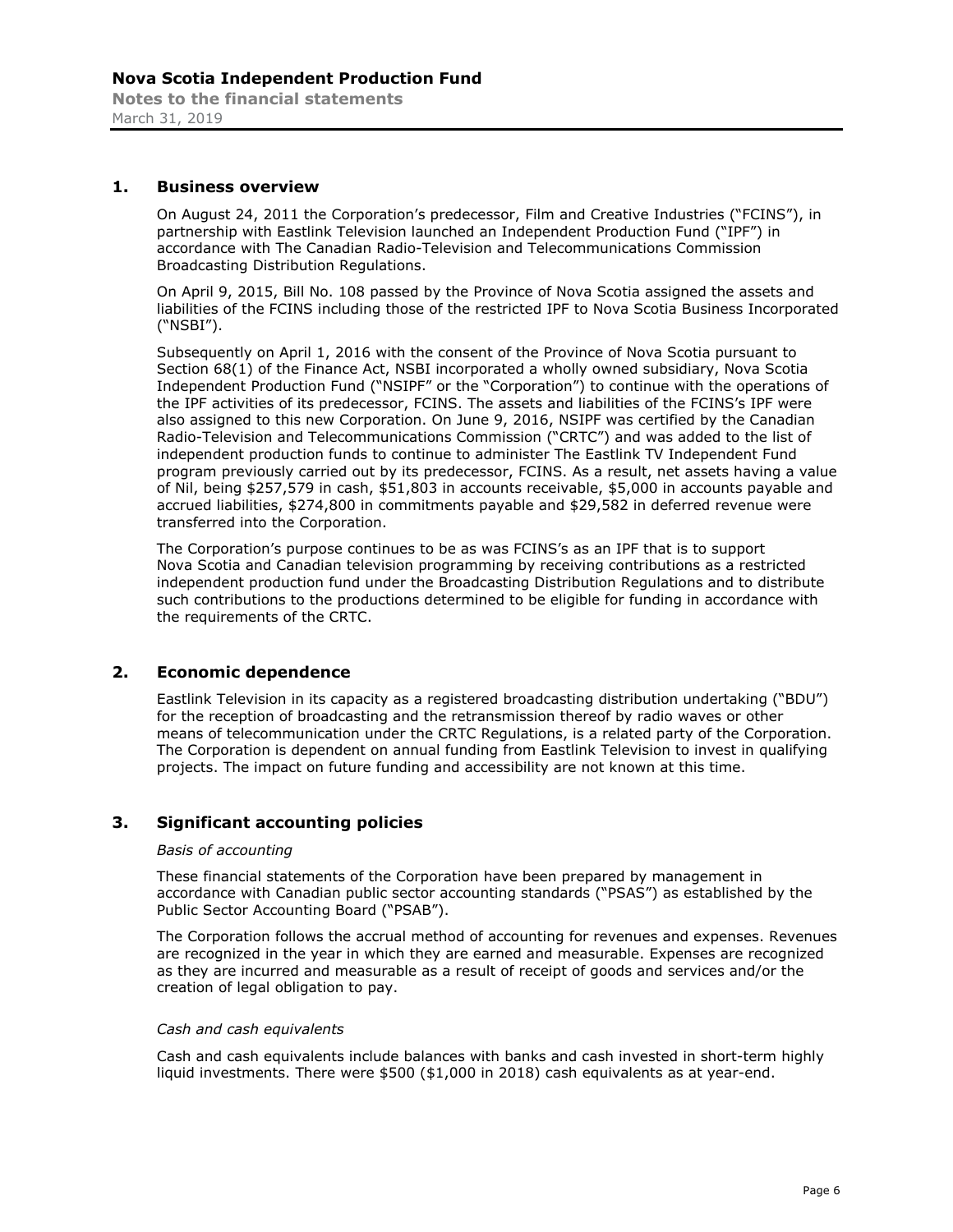#### **3. Significant accounting policies (continued)**

#### *Film production equity investments*

Film production equity investments are recorded as commitments payable and charged to the current expenditures when the funding is formally committed. Recoveries derived from these investments are recorded as revenue when reported by the producers. It is not feasible to accrue recoveries from the film production equity investments since these recoveries remain uncertain until reported, as they are based upon the financial results of the recipients' activities.

#### *Deferred revenue*

Funds received from Eastlink Television are first recognized as a liability and recognized in income when the related expenses, investments in qualifying projects, are incurred.

#### *Use of estimates*

The preparation of financial statements in accordance with PSAS requires management to make estimates and assumptions that affect the reported amounts of assets and liabilities and disclosure of contingent assets and liabilities at the date of the financial statements and the reported amounts of revenues and expenses during the year. There are no significant estimates included in the financial statements.

#### *Revenue recognition*

Unrestricted contributions are recognized as revenue when received or receivable.

Recovery of film production equity investments are recorded as reported by producers.

Contributions received under the independent production fund are deferred and recognized into revenue when the funds have been committed to qualifying projects.

Investment and other income is recorded in the period in which the related income is earned.

#### *Contributed services*

The Corporation receives certain contributed services from its parent company, NSBI, in carrying out its activities. It is the policy of NSIPF to not recognize these services in the financial statements.

#### *Budget*

The Corporation has not presented a budget in its statement of operations as the Corporation does not prepare an assessment of future operations.

#### **4. Film production equity investments**

Film production equity investments are made with condition of repayment through participation in revenues of projects. Equity investments made by the Corporation during the year were \$330,000 (\$445,400 in 2018), with a cumulative total of equity investments made by the IPF, assigned and originated, as at March 31, 2019 of \$5,263,680 (\$4,933,680 in 2018).

The Corporation received \$60,979 (\$766 in 2018) in the recovery of equity investments, with a cumulative total of recoupment by the IPF as at March 31, 2019 of \$180,485 (\$119,506 in 2018).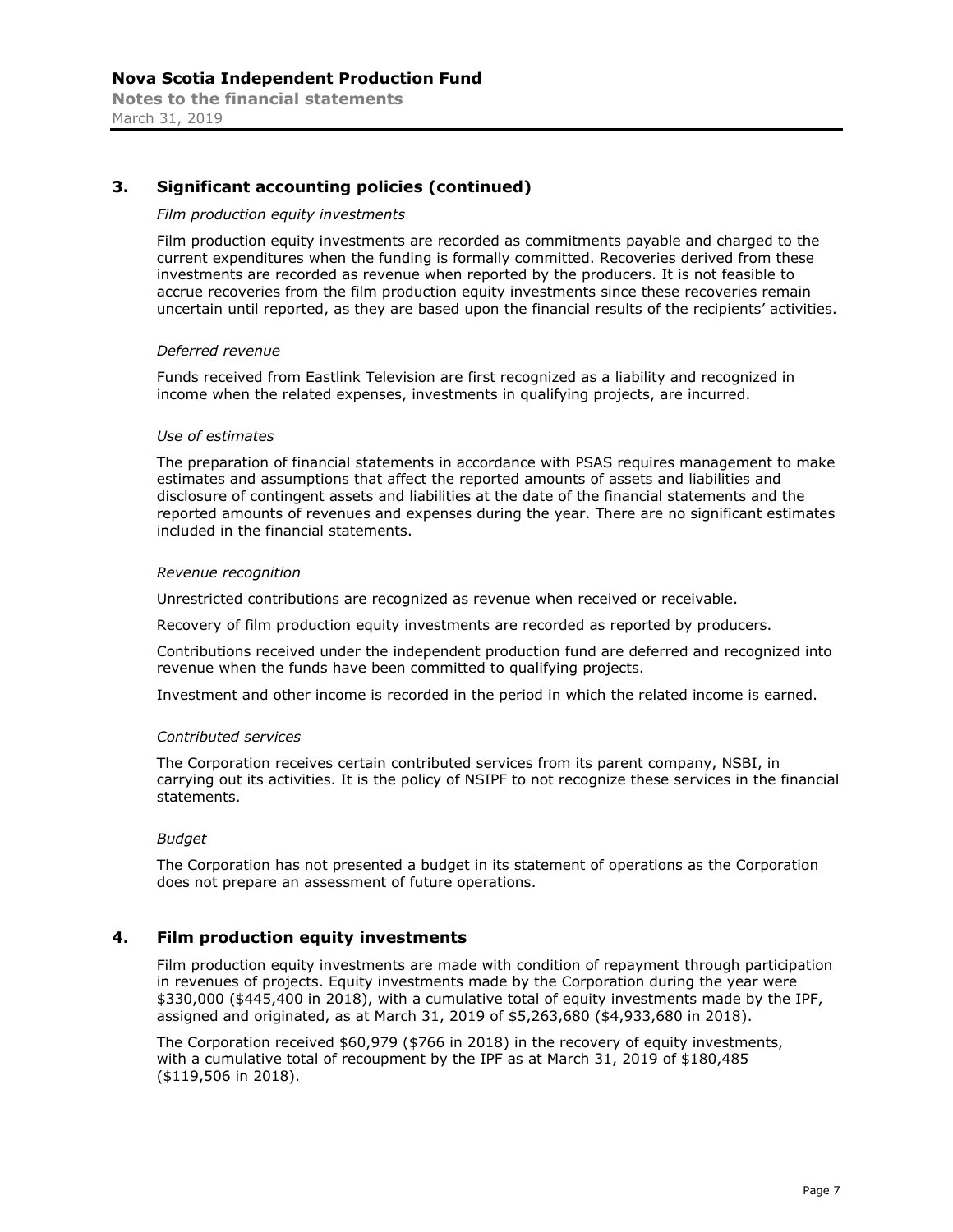#### **5. Changes in non-cash working capital items**

|                     | 2019       | 2018    |
|---------------------|------------|---------|
|                     |            |         |
|                     |            |         |
| Accounts receivable | (23, 423)  | 30,298  |
| Accounts payable    | (2)        | 3,000   |
| Commitments payable | (436, 977) | (3,311) |
| Deferred revenue    | 60,520     | 55,346  |
|                     | (399,882)  | 85,333  |

#### **6. Related party transactions**

During the year ended March 31, 2019, NSBI, the parent company, elected to pay certain expenses including salaries and benefits and rent on behalf of the Corporation with no charge to the Corporation in the amount of about \$24,000 (\$40,625 in 2018). However, Section 34(i) of the By-Laws of the Fund allows NSBI to recoup costs associated with the administration of this Corporation to a maximum of 2% of contributions from the BDU.

Eastlink Television, partner of the IPF, provides the Corporation with the funds which are used for equity investments. The Corporation received \$328,675 (\$511,609 in 2018) during the year from Eastlink Television.